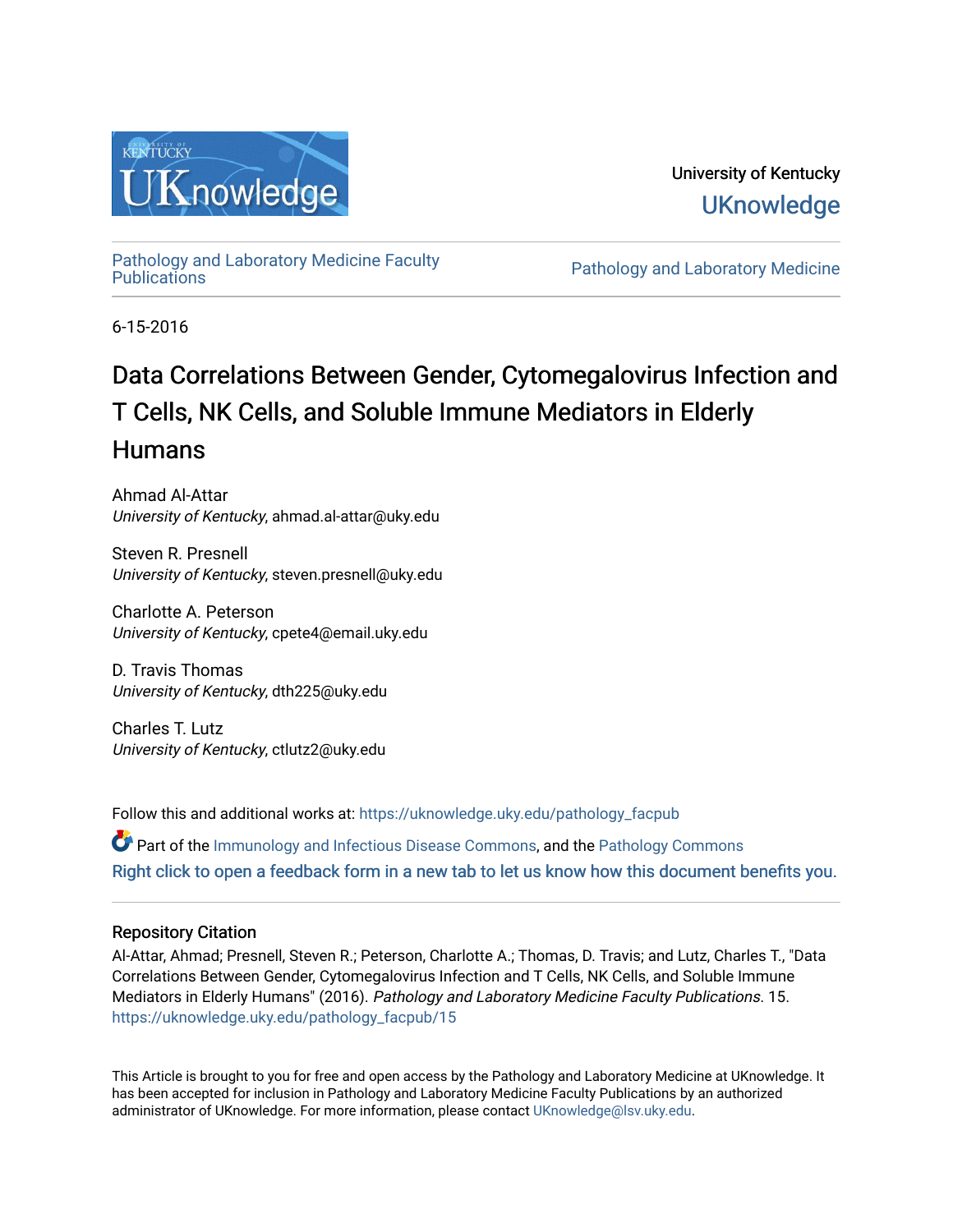### Data Correlations Between Gender, Cytomegalovirus Infection and T Cells, NK Cells, and Soluble Immune Mediators in Elderly Humans

Digital Object Identifier (DOI) https://doi.org/10.1016/j.dib.2016.06.006

### Notes/Citation Information

Published in Data in Brief, v. 8, p. 536-544.

© 2016 The Authors. Published by Elsevier Inc.

This is an open access article under the CC BY license [\(http://creativecommons.org/licenses/by/4.0/\)](https://creativecommons.org/licenses/by/4.0/).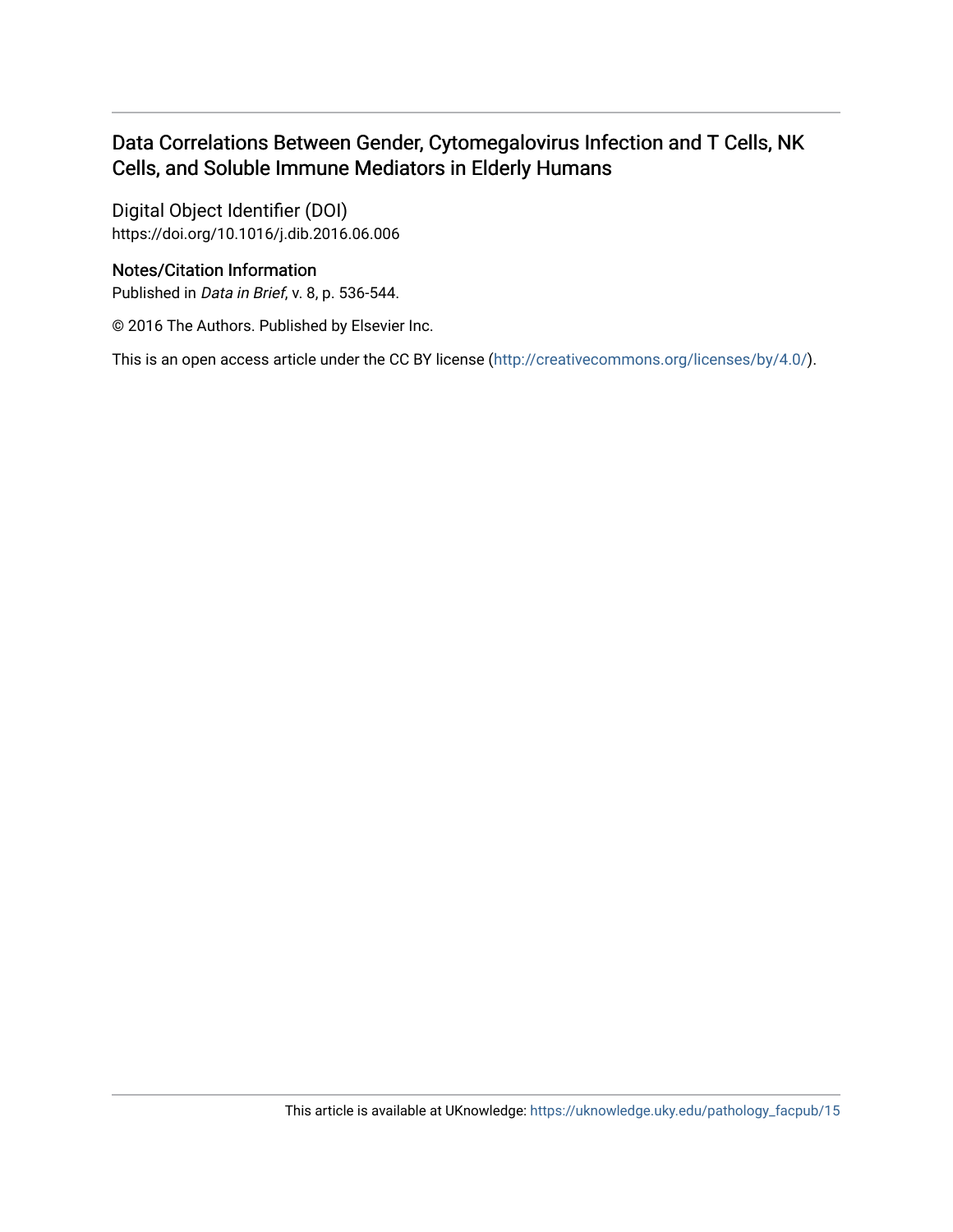

Contents lists available at [ScienceDirect](www.sciencedirect.com/science/journal/23523409)

Data in Brief

journal homepage: <www.elsevier.com/locate/dib>

Data Article

## Data correlations between gender, cytomegalovirus infection and T cells, NK cells, and soluble immune mediators in elderly humans



Ahmad Al-Attar<sup>a</sup>, Steven R. Presnell<sup>a</sup>, Charlotte A. Peterson <sup>b</sup>, D. Travis Thomas<sup>c</sup>, Charles T. Lutz<sup>a,d,\*</sup>

<sup>a</sup> Department of Pathology and Laboratory Medicine, College of Medicine, University of Kentucky, Lexington, KY, USA

**b Department of Rehabilitation Sciences, College of Health Sciences, University of Kentucky, Lexington, KY, USA** 

<sup>c</sup> Department of Clinical Sciences, College of Health Sciences, University of Kentucky, Lexington, KY, USA

<sup>d</sup> Department of Microbiology, Immunology and Molecular Genetics, College of Medicine, University of

Kentucky, Lexington, KY, USA

#### article info

Article history: Received 8 April 2016 Received in revised form 30 May 2016 Accepted 7 June 2016 Available online 15 June 2016

Keywords: NK cell Ageing Cytomegalovirus T cell Sex factors Vitamin D C-reactive protein Adiponectin IL-15 Sphingosine-1-phosphate Retinol binding protein-4

#### **ARSTRACT**

We describe a cohort of 50 elderly subjects, age at least 70 years. We present gender-specific findings in T lymphocyte markers and soluble immune mediators. We show the correlation between cytomegalovirus infection status with CD56<sup>dim</sup> NK cell responses to a variety of stimuli and with CD56<sup>bright</sup>/CD56<sup>dim</sup> NK cell ratio. We also present the correlation of retinol binding protein  $(RBP) - 4$ plasma levels with NK cell responses and we explore the relationship between gender and adiponectin, 25(OH)D (vitamin D), and RBP4 in affecting CD56<sup>dim</sup> NK cell responses. These data are discussed in Al-Attar et al. (2016) [\[1\].](#page-10-0)

 $\degree$  2016 The Authors. Published by Elsevier Inc. This is an open access article under the CC BY license (http://creativecommons.org/licenses/by/4.0/).

DOI of original article: http://dx.doi.org/10.1016/j.mad.2016.04.001

\* Corresponding author.

<http://dx.doi.org/10.1016/j.dib.2016.06.006>

2352-3409/ $\circ$  2016 The Authors. Published by Elsevier Inc. This is an open access article under the CC BY license (http://creativecommons.org/licenses/by/4.0/).

E-mail address: [charles.lutz@uky.edu](mailto:charles.lutz@uky.edu) (C.T. Lutz).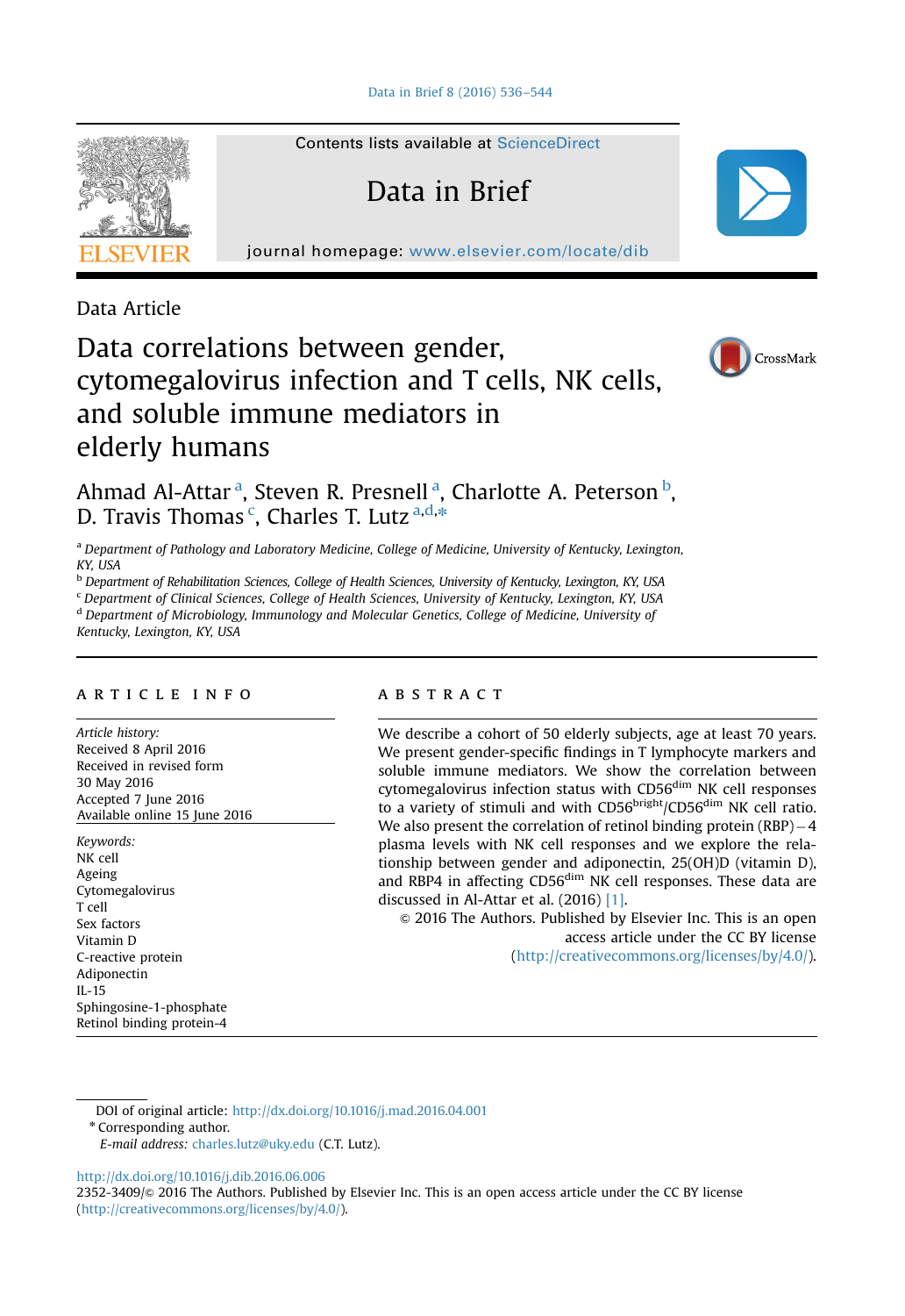| Subject area<br>More specific subject | Immunology<br>Sex differences in immune cells and soluble mediators           |
|---------------------------------------|-------------------------------------------------------------------------------|
| area                                  |                                                                               |
| Type of data                          | <b>Tables</b>                                                                 |
| How data was acquired                 | Flow cytometry and enzyme-linked immunosorbent assay                          |
| Data format                           | Analyzed                                                                      |
| Experimental factors                  | Immune cells were analyzed immediately ex vivo or were stimulated<br>in vitro |
| Experimental features                 | Correlations and mean differences were calculated                             |
| Data source location                  | Lexington, KY - USA                                                           |
| Data accessibility                    | Data are within this article                                                  |

#### Specifications Table

#### Value of the data

- Researchers need to be aware of the gender differences in NK cell responses to various stimuli.
- Exposure to cytomegalovirus (CMV) affects immune responses from T and NK cells and could therefore be an important factor to consider when performing research in elderly human subjects.
- Levels of soluble plasma immune mediators adiponectin and vitamin D (25(OH)D) which affect NK cell development and activity are higher in elderly women compared to men, and are important factors to consider when studying human NK cells.

#### 1. Data

Enclosed are data concerning T cell markers and subsets found in elderly women and men ([Table 1](#page-4-0)). Also shown is the effect of cytomegalovirus (CMV) infection on CD56<sup>dim</sup> NK cell responses to a variety of stimuli and on the CD56<sup>bright</sup>/CD56<sup>dim</sup> NK cell ratio in blood lymphocytes ([Table 2\)](#page-5-0). We present the levels of various plasma immune mediators and their levels in elderly women and men [\(Table 3\)](#page-6-0). We show how plasma RBP4 level correlates with NK cell responses in vitro [\(Table 4\)](#page-7-0) and we explore if the interaction between gender and plasma adiponectin,RBP4, and 25(OH)D (vitamin D) affects CD56<sup>dim</sup> NK cell responses in vitro [\(Table 5](#page-8-0)). Full details of the data can be found in Al-Attar et al. [\[1\].](#page-10-0)

#### 2. Experimental design, materials and methods

Male and female subjects  $>$  70 years were recruited from volunteer donor pools at the University of Kentucky Sanders-Brown Center on Aging and by advertisements. Venous blood from 26 males (age mean  $\pm$  standard error of the mean (SEM), 77.8  $\pm$  0.31, range 70–90 years) and 24 females (age mean  $\pm$  -SEM,  $77.0\pm0.91$ , range  $70-85$  years) were analyzed between October 2012 and April 2014. Prospective donors were screened by telephone interview to exclude those with conditions previously demonstrated to affect NK cells. Exclusion criteria included hospitalization or serious illness in the prior year, history of immunologic illness (rheumatoid arthritis, systemic lupus, scleroderma, polymyositis, Sjögren's syndrome, transplantation, etc), current use of immunomodulatory medications (e.g., corticosteroids), inability to walk one city block, regular consumption of two or more alcoholic beverages per day (28 g ethanol), diabetes, and a history of cancer within the last 10 years, except non-melanoma skin cancers. Two female subjects (but no male subjects) received hormone replacement therapy, one with topical estrogen and one with topical estrogen, progesterone, and testosterone. The gender differences affecting CD56<sup>dim</sup> NK cell CD38 density and the CD56<sup>bright</sup> to CD56<sup>dim</sup> NK cell ratio were no longer significant when the hormone replacement subjects were excluded from analysis. All other gender differences reported below remained significant after exclusion of these two subjects. Blood samples were obtained from people without acute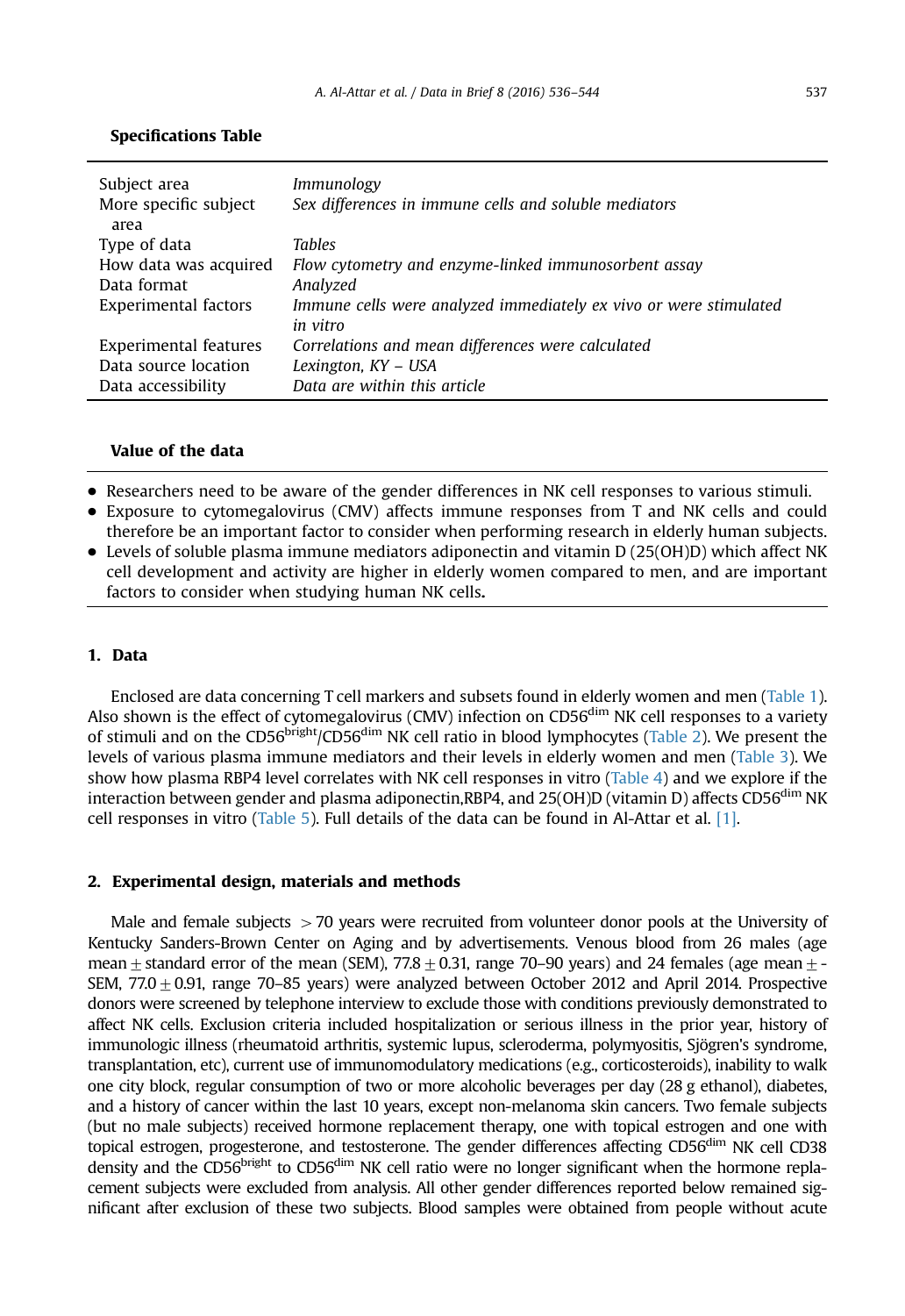<span id="page-4-0"></span>

| Table 1                    |  |
|----------------------------|--|
| Gender and T cell markers. |  |

| Cell                                   | Subset      | Sex                                      | Mean             | <b>SEM</b>     | P value |
|----------------------------------------|-------------|------------------------------------------|------------------|----------------|---------|
| $\footnotesize\relax{\texttt{T}}$ cell | CD4/8 ratio | $\hbox{\large\ensuremath{\varphi}}$<br>ď | 3.37<br>3.56     | .45<br>.56     | .79     |
| $\ensuremath{\mathsf{T}}$ cell         | Ki67        | $\hbox{$\mathsf{Q}$}$<br>ď               | 3.59<br>3.43     | .22<br>.20     | .59     |
| T cell                                 | CD4         | $\hbox{\large\ensuremath{\varphi}}$<br>ď | 66.67<br>67.50   | 2.68<br>2.74   | .83     |
| CD4                                    | CD57        | $\hbox{$\mathsf{Q}$}$<br>ď               | 6.34<br>5.35     | 1.15<br>.95    | .51     |
| CD4                                    | CD28        | $\hbox{$\mathsf{Q}$}$<br>ď               | 95.36<br>96.55   | 1.31<br>.96    | .46     |
| CD4                                    | HLA-DR      | $\hbox{$\mathsf{Q}$}$<br>ď               | 25.74<br>24.96   | 2.05<br>1.45   | .70     |
| CD4                                    | HLA-DR gMFI | $\hbox{$\mathsf{Q}$}$<br>ď               | 126.98<br>83.87  | 23.02<br>5.21  | .34     |
| CD4                                    | CD38        | $\hbox{$\mathsf{Q}$}$<br>ď               | 45.77<br>43.52   | 3.99<br>1.44   | .12     |
| CD4                                    | CD38 gMFI   | $\hbox{$\mathsf{Q}$}$<br>ď               | 175.60<br>138.72 | 21.15<br>5.52  | .30     |
| T cell                                 | CD8         | $\hbox{$\mathsf{Q}$}$<br>ď               | 25.96<br>27.23   | 2.36<br>2.66   | .73     |
| CD <sub>8</sub>                        | CD57        | $\hbox{$\mathsf{Q}$}$<br>ď               | 47.83<br>47.20   | 4.28<br>4.51   | .92     |
| CD8                                    | CD28        | $\hbox{$\mathsf{Q}$}$<br>ď               | 50.55<br>50.02   | 5.26<br>5.02   | .94     |
| CD <sub>8</sub>                        | HLA-DR      | $\hbox{$\mathsf{Q}$}$<br>ď               | 65.45<br>66.72   | 3.71<br>2.89   | .79     |
| CD <sub>8</sub>                        | HLA-DR gMFI | $\hbox{$\mathsf{Q}$}$<br>ď               | 294.02<br>275.66 | 35.63<br>28.01 | .68     |
| CD <sub>8</sub>                        | CD38        | $\hbox{\large\ensuremath{\varphi}}$<br>ď | 22.02<br>17.12   | 2.68<br>1.29   | .35     |
| CD <sub>8</sub>                        | CD38 gMFI   | $\hbox{$\mathsf{Q}$}$<br>ď               | 76.29<br>68.71   | 6.20<br>3.65   | .27     |

For each tested analyte on gated T cell subset, the mean and standard error of the mean (SEM) is shown for each gender. All values are given as percentage of the gated population, except when geometric mean fluorescence intensity (gMFI) antigen level is given. Statistical significance of mean differences was determined by student's T test.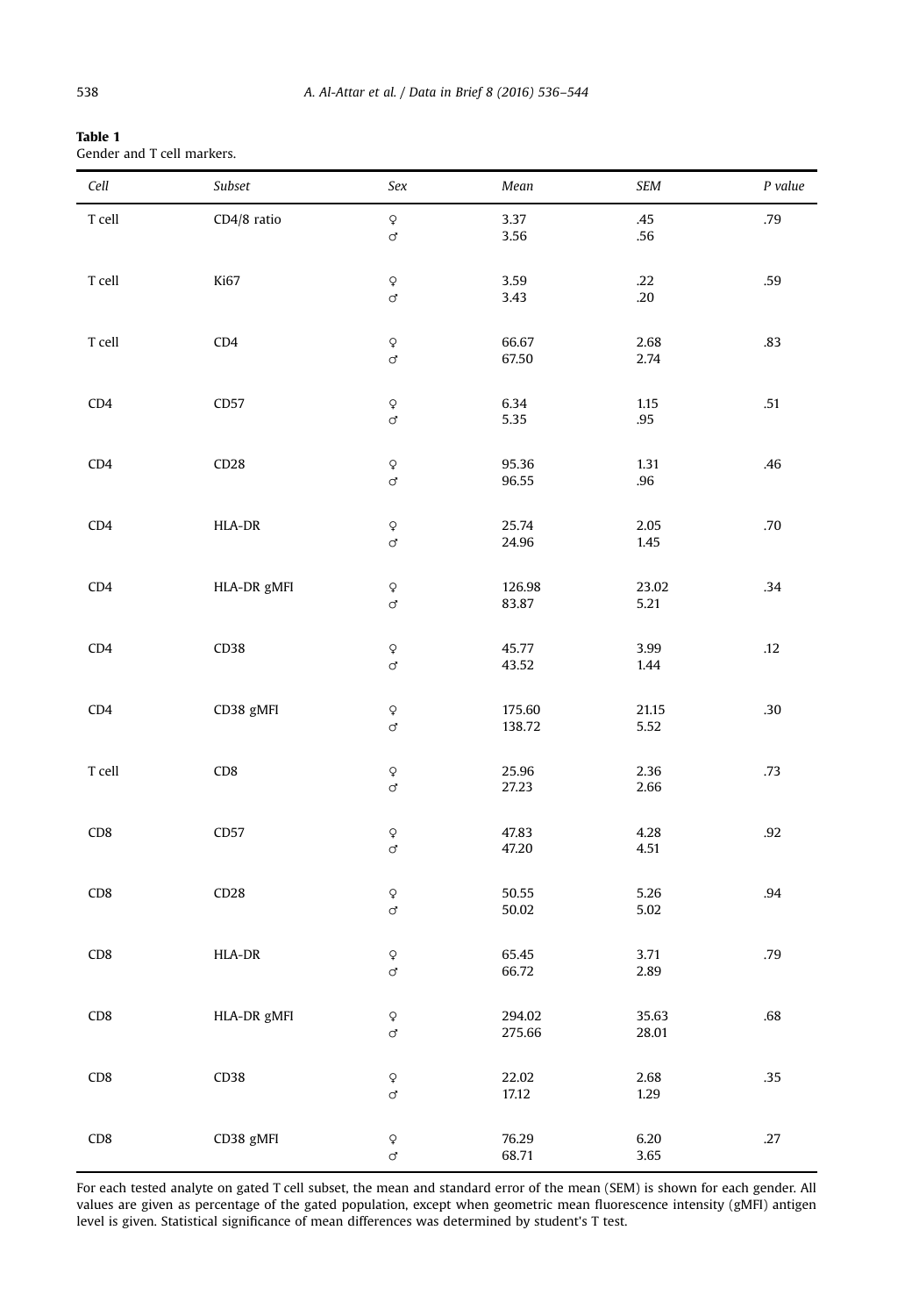<span id="page-5-0"></span>illness in the preceding week between 9:30 a.m. and 12:45 p.m. Lymphocytes and serum 25 hydroxyvitamin D (25(OH)D) were analyzed immediately; plasma was aliquoted and stored at  $-80$  °C. All human subjects research was approved by the University of Kentucky Institutional Review Board.

#### 2.1. ex vivo staining

Table 2

Whole blood was diluted 1:1 with PBS and overlaid on Lymphoprep $^{\ast}$  lymphocyte separation medium (Axis-Shield, Oslo, Norway) according to the manufacturer's protocol. Peripheral blood mononuclear cells (PBMC) were collected and washed twice. For ex vivo staining,  $\sim 0.5 \times 10^6$  PBMC were washed and incubated with human IgG for 15 min at room temperature to block Fc-receptor binding and then stained on ice for 30 min with combinations of fluorescently labeled mAb (See Supplementary Table S1 in Ref. [\[1\]](#page-10-0)). After washing, the cells were analyzed on a LSR-II flow cytometer (BD, Franklin Lakes, NJ). CD4 and CD8 T cells were divided into four subpopulations,  $T_N$ : CD62L<sup>+</sup>CD45RA<sup>+</sup>,  $T_{CM}$ : CD62L<sup>+</sup>CD45RA<sup>-</sup>,  $T_{EM}$ : CD62L<sup>-</sup>CD45RA<sup>-</sup>, and T<sub>EMRA</sub>: CD62L<sup>-</sup>CD45RA<sup>+</sup>. CD56<sup>dim</sup> NK cells that did not stain positive for CD158b, CD158f, CD158e/k or NKG2A were considered unlicensed.

| CMV effect on CD56 $\text{dim}$ NK cell responses and on CD56 $\text{bright}/\text{CD56}^{\text{dim}}$ ratio. |  |
|---------------------------------------------------------------------------------------------------------------|--|
|                                                                                                               |  |

| CD107a<br>Nil<br>0.52<br>3.91<br>$\qquad \qquad$<br>4.12<br>0.50<br>$+$<br>K562<br>15.89<br>1.80<br>$\qquad \qquad -$<br>15.72<br>1.15<br>$^{+}$<br>NKp46<br>20.50<br>3.43<br>$\overline{\phantom{0}}$<br>21.84<br>2.30<br>Nil<br>1.31<br>0.24<br>IFN- $\gamma$<br>$\qquad \qquad -$<br>1.34<br>0.20<br>K562<br>3.46<br>0.64<br>$\qquad \qquad -$<br>2.32<br>0.30<br>$+$<br>9.33<br>NKp46<br>1.47<br>$\overline{\phantom{0}}$<br>9.11<br>1.23<br>$+$<br>$IL-2$<br>2.00<br>0.37<br>$\overline{\phantom{0}}$<br>2.12<br>0.28<br>$+$ | Analyte | <b>Stimulus</b> | <b>CMV</b> | Mean | <b>SEM</b> | Sig. |
|-----------------------------------------------------------------------------------------------------------------------------------------------------------------------------------------------------------------------------------------------------------------------------------------------------------------------------------------------------------------------------------------------------------------------------------------------------------------------------------------------------------------------------------|---------|-----------------|------------|------|------------|------|
|                                                                                                                                                                                                                                                                                                                                                                                                                                                                                                                                   |         |                 |            |      |            | .808 |
|                                                                                                                                                                                                                                                                                                                                                                                                                                                                                                                                   |         |                 |            |      |            |      |
|                                                                                                                                                                                                                                                                                                                                                                                                                                                                                                                                   |         |                 |            |      |            | .937 |
|                                                                                                                                                                                                                                                                                                                                                                                                                                                                                                                                   |         |                 |            |      |            |      |
|                                                                                                                                                                                                                                                                                                                                                                                                                                                                                                                                   |         |                 |            |      |            | .755 |
|                                                                                                                                                                                                                                                                                                                                                                                                                                                                                                                                   |         |                 |            |      |            |      |
|                                                                                                                                                                                                                                                                                                                                                                                                                                                                                                                                   |         |                 |            |      |            | .928 |
|                                                                                                                                                                                                                                                                                                                                                                                                                                                                                                                                   |         |                 |            |      |            |      |
|                                                                                                                                                                                                                                                                                                                                                                                                                                                                                                                                   |         |                 |            |      |            | .070 |
|                                                                                                                                                                                                                                                                                                                                                                                                                                                                                                                                   |         |                 |            |      |            |      |
|                                                                                                                                                                                                                                                                                                                                                                                                                                                                                                                                   |         |                 |            |      |            | .920 |
|                                                                                                                                                                                                                                                                                                                                                                                                                                                                                                                                   |         |                 |            |      |            |      |
|                                                                                                                                                                                                                                                                                                                                                                                                                                                                                                                                   |         |                 |            |      |            | .814 |
|                                                                                                                                                                                                                                                                                                                                                                                                                                                                                                                                   |         |                 |            |      |            |      |
| 2.63<br>$IL-15$<br>0.48<br>$\qquad \qquad -$                                                                                                                                                                                                                                                                                                                                                                                                                                                                                      |         |                 |            |      |            | .342 |
| 3.94<br>0.83<br>$+$                                                                                                                                                                                                                                                                                                                                                                                                                                                                                                               |         |                 |            |      |            |      |
| 4.67<br>$IL-12/18$<br>20.55<br>$\qquad \qquad -$                                                                                                                                                                                                                                                                                                                                                                                                                                                                                  |         |                 |            |      |            | .399 |
| 16.54<br>2.32                                                                                                                                                                                                                                                                                                                                                                                                                                                                                                                     |         |                 |            |      |            |      |
| Nil<br>6.99<br>0.86<br>MIP-1 $\beta$<br>-                                                                                                                                                                                                                                                                                                                                                                                                                                                                                         |         |                 |            |      |            | .048 |
| 5.06<br>0.49<br>$^{+}$                                                                                                                                                                                                                                                                                                                                                                                                                                                                                                            |         |                 |            |      |            |      |
| K562<br>32.98<br>3.28<br>$\qquad \qquad -$                                                                                                                                                                                                                                                                                                                                                                                                                                                                                        |         |                 |            |      |            | .599 |
| 30.93<br>2.05<br>$^{+}$                                                                                                                                                                                                                                                                                                                                                                                                                                                                                                           |         |                 |            |      |            |      |
| 5.82<br>NKp46<br>48.92<br>$\qquad \qquad -$                                                                                                                                                                                                                                                                                                                                                                                                                                                                                       |         |                 |            |      |            | .725 |
| 46.39<br>3.84<br>$+$                                                                                                                                                                                                                                                                                                                                                                                                                                                                                                              |         |                 |            |      |            |      |
| $IL-2$<br>40.14<br>3.71<br>$\qquad \qquad -$                                                                                                                                                                                                                                                                                                                                                                                                                                                                                      |         |                 |            |      |            | .123 |
| 33.78<br>2.08<br>$\qquad \qquad +$                                                                                                                                                                                                                                                                                                                                                                                                                                                                                                |         |                 |            |      |            |      |
| $IL-15$<br>60.90<br>4.11<br>$\qquad \qquad -$                                                                                                                                                                                                                                                                                                                                                                                                                                                                                     |         |                 |            |      |            | .450 |
| 2.76<br>56.99<br>$+$                                                                                                                                                                                                                                                                                                                                                                                                                                                                                                              |         |                 |            |      |            |      |
| $IL-12/18$<br>5.28<br>31.40<br>$\qquad \qquad -$                                                                                                                                                                                                                                                                                                                                                                                                                                                                                  |         |                 |            |      |            | .420 |
| 27.06<br>2.63<br>$+$                                                                                                                                                                                                                                                                                                                                                                                                                                                                                                              |         |                 |            |      |            |      |
| Ratio <sup>®</sup><br>Nil<br>.0073<br>.0476<br>$\overline{\phantom{0}}$                                                                                                                                                                                                                                                                                                                                                                                                                                                           |         |                 |            |      |            | .960 |
| .0471<br>.0046                                                                                                                                                                                                                                                                                                                                                                                                                                                                                                                    |         |                 |            |      |            |      |

CD56dim NK cells were gated and tested for the indicated analyte in response to the designated stimulus. Shown is the mean and standard error of the mean (SEM) for subjects who were CMV infected  $(+)$  or not CMV infected  $(-)$ . Bold print denotes significant mean differences as determined by student's T test.

 $*$  CD56 $\frac{bright}{CD56}$ dim ratio, tested immediately ex vivo.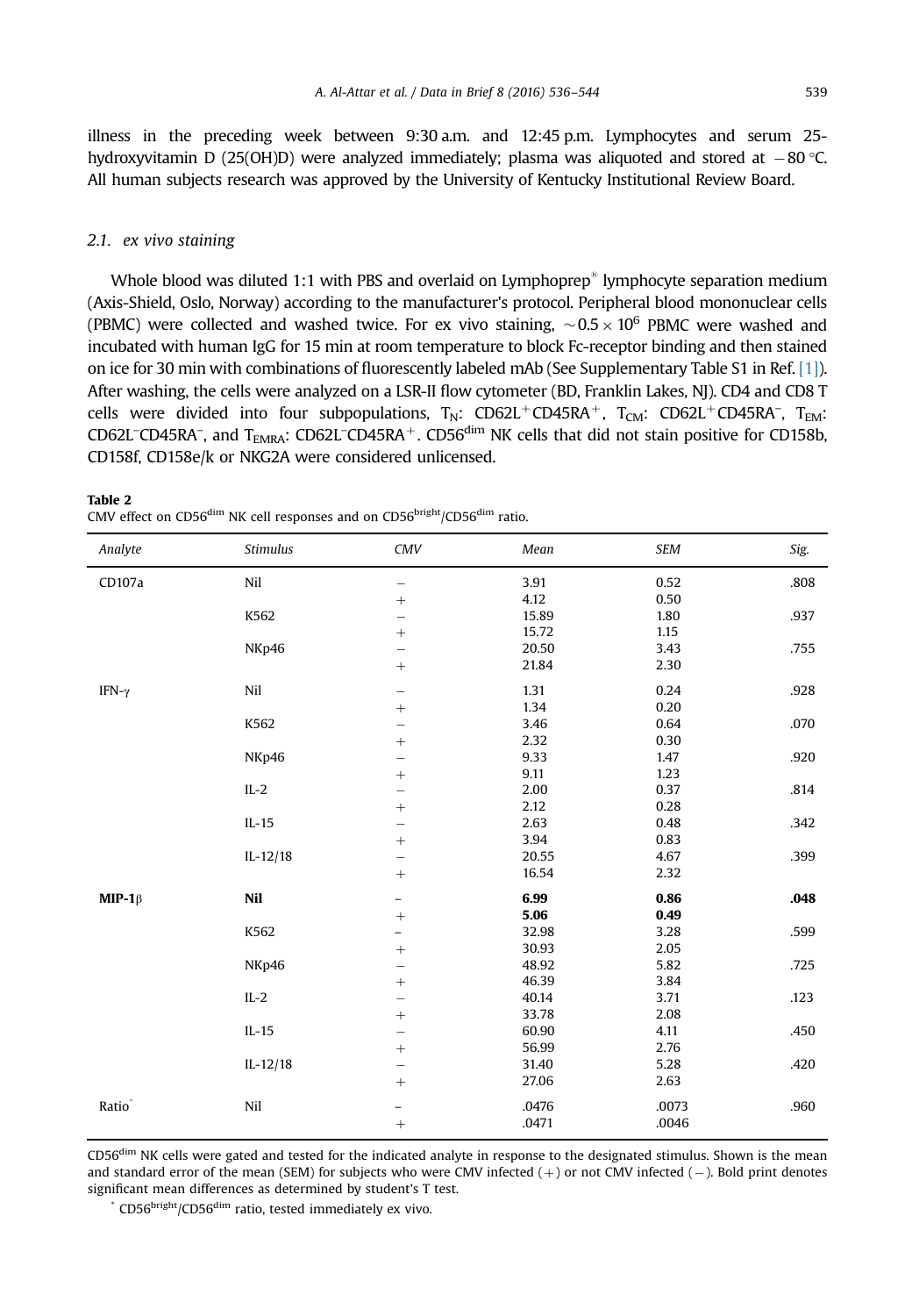#### <span id="page-6-0"></span>2.2. NK cell stimulation

Peripheral blood mononuclear cells (PBMC,  $0.5 \times 10^6$ ) were incubated in 6-well plates in media (RPMI 1640 media, 10% FBS, 20 mM glutamine, non-essential amino acids, and antibiotics) in the presence of either no stimulation, IL-2 (200,000 U/L, Biological Resources Branch, National Cancer Institute, Frederick, MD), IL-15 (100 μg/L, BioLegend), IL-12 (10 μg/L, Peprotech, Rocky Hill, NJ) plus IL-18 (100 μg/L, R&D Systems, Minneapolis, MN), overnight, or with  $1 \times 10^6$  K562 cells (E:T ratio 1:2) for 3 h at 37 °C. The final three hours of incubation were in the presence of 5 mg/L brefeldin A and 2 μM monensin (BioLegend). Cells were then washed, and stained with CD3, CD16, CD56 and CD107a (as described above), fixed in 2% paraformaldehyde solution, then permeabilized (1x Permeabilization buffer, eBioscience) and stained with anti-IFN-γ and anti-MIP-1β mAb. For anti-NKp46 stimulation, wells in 24-well plates were coated by incubation with 0.5 mL 2.5 mg/L anti-NKp46 mAb (eBioscience) in PBS overnight at  $4 \degree C$ . Unbound mAb was removed by washing with PBS. Cells were cultured overnight at 37 °C in 5% CO<sub>2</sub> with 500 ng/L IL-12, transferred to anti-NKp46-coated wells, cultured for 3 h, harvested, and stained as above.

| Analyte              | Sex                                             | Mean           | <b>SEM</b>     | P value |
|----------------------|-------------------------------------------------|----------------|----------------|---------|
| <b>CRP</b>           | $\mathsf{Q}$<br>ď                               | 2.824<br>1.973 | 0.463<br>0.408 | .173    |
| $IL-15$              | $\hbox{\large\ensuremath{\varphi}}$<br>ď        | 4.718<br>4.527 | 0.210<br>0.152 | .462    |
| Adiponectin          | $\hbox{\large\ensuremath{\varphi}}$<br>ď        | 21.47<br>14.13 | 2.07<br>2.19   | .019    |
| S <sub>1</sub> P     | $\hbox{\large\ensuremath{\varphi}}$<br>ď        | 754.2<br>732.2 | 29.32<br>36.3  | .642    |
| dhS1P                | $\hbox{\large\ensuremath{\varphi}}$<br>$\sigma$ | 65.30<br>62.70 | 2.90<br>3.00   | .536    |
| $S1P+dhS1P$          | $\mathsf{Q}$<br>ď                               | 819.5<br>794.9 | 31.21<br>38.4  | .625    |
| RBP4                 | $\hbox{\large\ensuremath{\varphi}}$<br>ď        | 45.80<br>49.02 | 1.06<br>1.08   | .039    |
| 25(OH)D              | $\boldsymbol{\mathsf{Q}}$<br>ď                  | 38.35<br>30.21 | 2.78<br>2.16   | .025    |
| Vitamin D Supplement | $\hbox{\large\ensuremath{\varphi}}$<br>ď        | .625<br>.192   | .101<br>.079   | .002    |

| Table 3                              |  |  |
|--------------------------------------|--|--|
| Gender and soluble immune mediators. |  |  |

For each tested analyte, the mean and standard error of the mean (SEM) is shown for each gender. Analytes and their units are C-reactive protein (CRP, mg/L), IL-15 (mg/L), adiponectin (mg/L), sphingosine-1-phosphate (S1P, nM), dihydroS1P (dhS1P, nM), the sum of S1P and dhS1P (nM), RBP4 (mg/L), and vitamin D (25(OH)D, μg/L). Bold print denotes significant mean differences as determined by student's T test.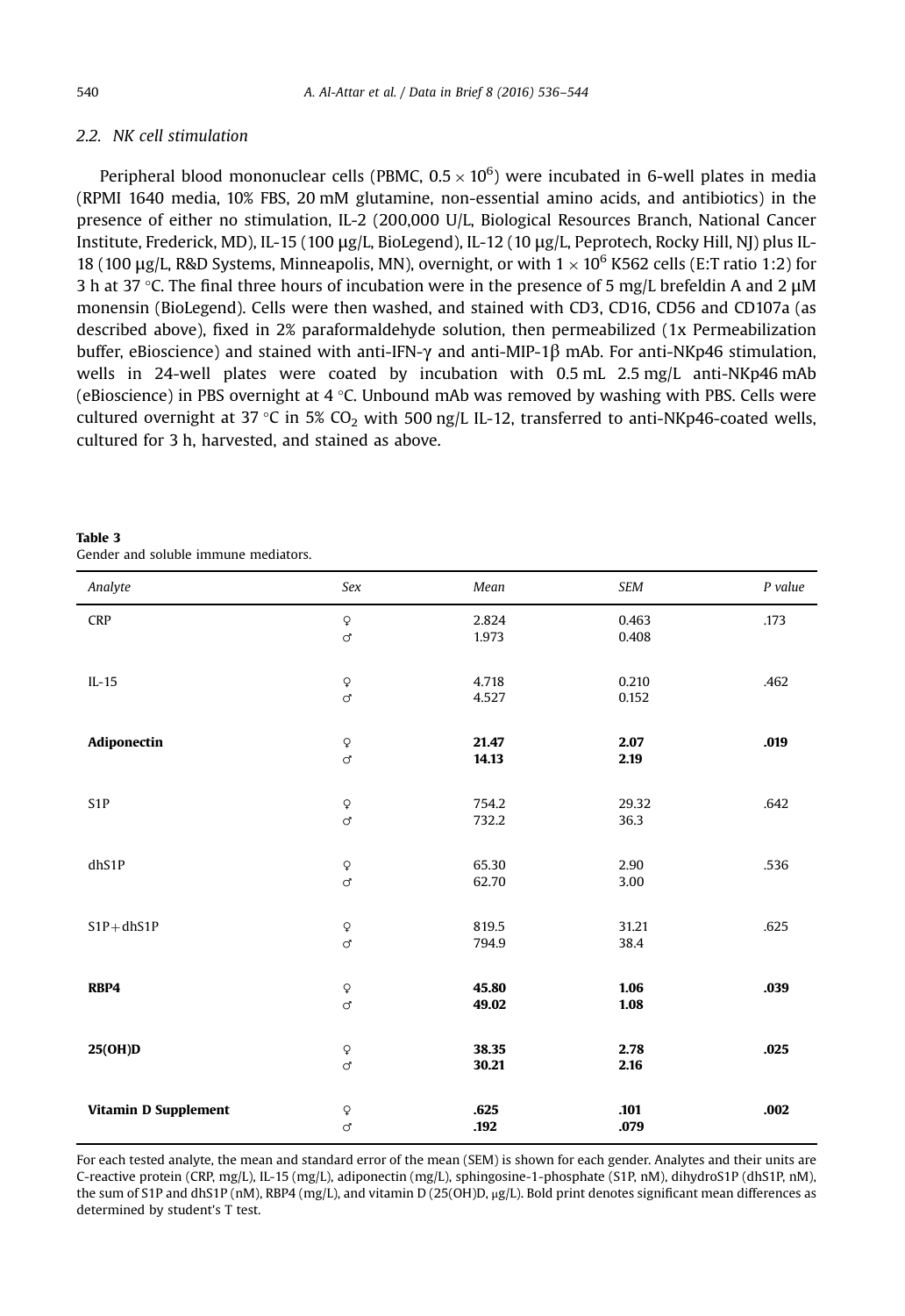<span id="page-7-0"></span>

| Table 4                                            |  |  |  |  |
|----------------------------------------------------|--|--|--|--|
| Correlation of RBP4 levels with NK cell responses. |  |  |  |  |

| NK Cell                    | <b>Stimulus</b> | Analyte       | $\rho$  | Sig. |
|----------------------------|-----------------|---------------|---------|------|
| CD56bright                 | None            | CD107a        | .025    | .864 |
| CD56 <sup>bright</sup>     | K562            | CD107a        | .249    | .082 |
| CD56bright                 | <b>NKp46</b>    | <b>CD107a</b> | $-.303$ | .033 |
| $CD56^{\text{dim}}$        | None            | CD107a        | .018    | .901 |
| $CD56^{\text{dim}}$        | K562            | CD107a        | .065    | .656 |
| $CD56$ dim                 | NKp46           | CD107a        | $-.221$ | .123 |
| CD56bright                 | None            | IFN- $\gamma$ | $-.065$ | .655 |
| CD56bright                 | K562            | IFN- $\gamma$ | .259    | .069 |
| $CD56^{\rm bright}$        | <b>NKp46</b>    | IFN- $\gamma$ | $-.334$ | .018 |
| $CD56^{bright}$            | $IL-2$          | IFN- $\gamma$ | $-.223$ | .120 |
| CD56bright                 | $IL-15$         | IFN- $\gamma$ | $-.180$ | .212 |
| $CD56^{bright}$            | $IL-12/18$      | IFN- $\gamma$ | $-.228$ | .111 |
| $CD56$ dim                 | None            | IFN- $\gamma$ | .038    | .795 |
| $CD56$ dim                 | K562            | IFN- $\gamma$ | .142    | .325 |
| $CD56$ dim                 | <b>NKp46</b>    | IFN- $\gamma$ | $-.308$ | .030 |
| CD56 <sup>dim</sup>        | $IL-2$          | IFN- $\gamma$ | $-.022$ | .879 |
| $\text{CD56}^{\text{dim}}$ | $IL-15$         | IFN- $\gamma$ | $-.194$ | .177 |
| $\text{CD56}^{\text{dim}}$ | $IL - 12/18$    | IFN- $\gamma$ | $-.234$ | .101 |
| CD56bright                 | None            | $MIP-1\beta$  | $-.177$ | .219 |
| CD56bright                 | K562            | MIP-1 $\beta$ | .253    | .076 |
| CD56 <sup>bright</sup>     | NKp46           | MIP-1 $\beta$ | $-.246$ | .086 |
| CD56bright                 | $IL-2$          | MIP-1 $\beta$ | .336    | .017 |
| CD56 <sup>bright</sup>     | $IL-15$         | MIP-1 $\beta$ | .238    | .096 |
| $CD56^{bright}$            | $IL-12/18$      | $MIP-1\beta$  | $-.131$ | .363 |
| $CD56^{\text{dim}}$        | None            | $MIP-1\beta$  | $-.262$ | .066 |
| CD56 <sup>dim</sup>        | K562            | $MIP-1\beta$  | $-.089$ | .537 |
| $CD56$ dim                 | <b>NKp46</b>    | MIP-1 $\beta$ | $-.300$ | .034 |
| CD56 <sup>dim</sup>        | $IL-2$          | $MIP-1\beta$  | $-.012$ | .933 |
| CD56 <sup>dim</sup>        | $IL-15$         | MIP-1 $\beta$ | $-.127$ | .379 |
| $CD56$ dim                 | $IL-12/18$      | MIP-1 $\beta$ | $-.284$ | .046 |

Shown are nonparametric Spearman's correlation coefficients  $(\rho)$  and significance (Sig.) between RBP4 level and the indicated parameter. Bold print denotes significant correlations.

#### 2.3. Cytokines, soluble immune mediators, and antibodies

Following manufacturer instructions, enzyme-linked immunosorbent assay was used to measure plasma C-reactive protein (CRP) and adiponectin levels (eBioscience) and retinol-binding protein 4 (RBP4) levels (Abcam, Cambridge, England). Plasma IL-15 was quantified with the QuantiGlo Chemiluminescent Immunoassay kit (R&D Systems). Reported values are the average of a single measurement of each serum sample tested in two (IL-15), three (Adiponectin, CRP), or four (RBP4) independent experiments. For sphingosine-1-phosphate (S1P) and dihydrosphingosine-1-phosphate (dhS1P) measurements, plasma samples with added deuterated standards [\[2\]](#page-10-0) were extracted using acidified organic solvents [\[3\]](#page-10-0). S1P and dhS1P 1evels were measured using high pressure liquid chromatography–electrospray ionization tandem mass spectrometry, and quantified by comparing levels to the internal standard [\[4\]](#page-10-0). The University of Kentucky Clinical Chemistry Laboratory measured serum 25(OH)D by liquid chromatography-tandem mass spectrometry using atmospheric pressure chemical ionization in positive ion mode and quantitated by comparison to a deuterated internal standard. Plasma samples were diluted 100-fold and anti-cytomegalovirus (CMV) IgG was measured in duplicate via binding to immobilized CMV antigen. Bound CMV IgG was detected by horseradish peroxidase conjugated anti-human IgG antibody (DRG CMV IgG ELISA, Springfield, NJ). None of the positive or negative anti-CMV IgG levels were close to the intermediate range.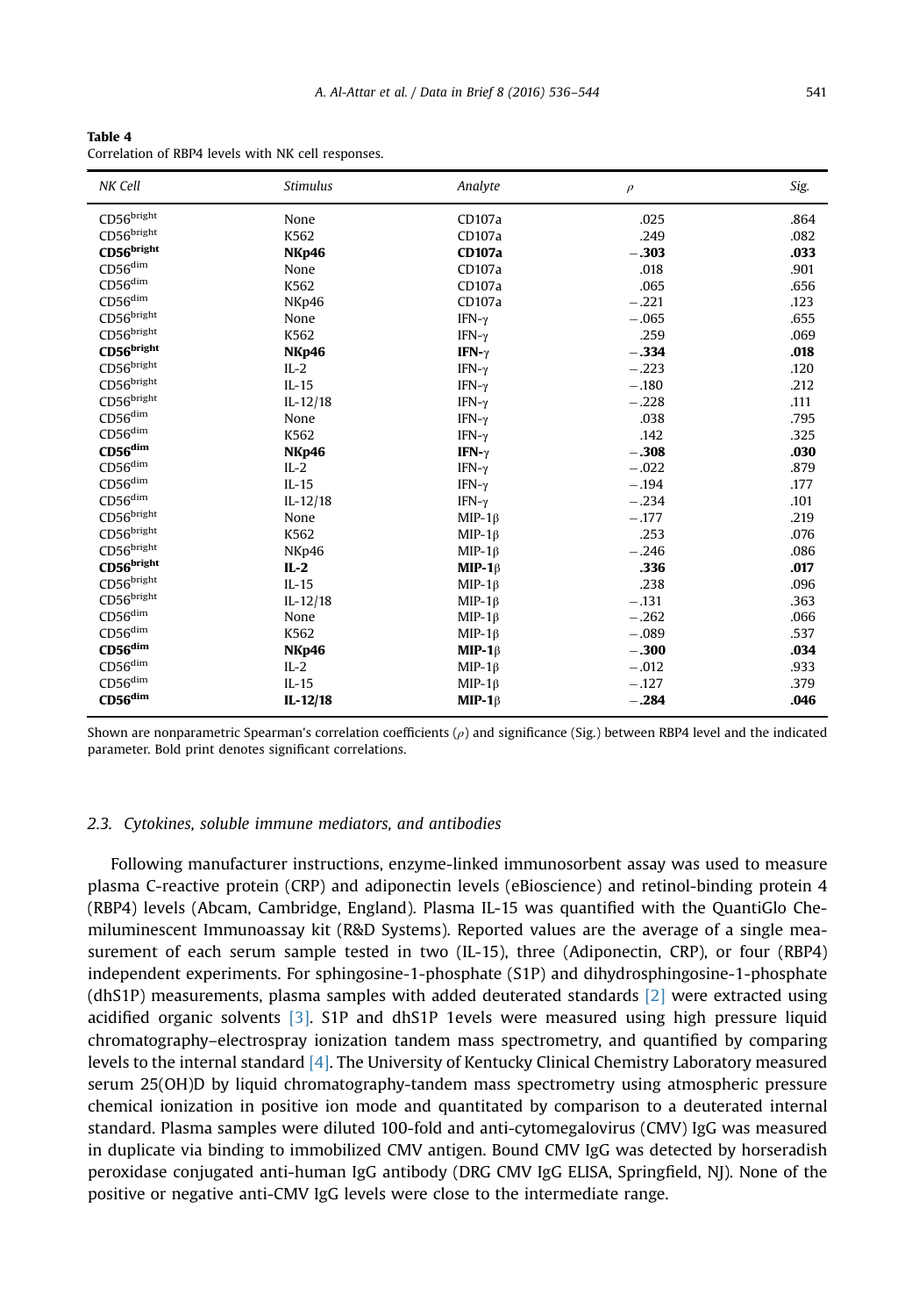#### <span id="page-8-0"></span>Table 5

The influence of Adiponectin, RBP4, and 25(OH)D levels on NK cell responses does not outweigh sex effect.

| Model        |                                                                                                                   | Unstandardized coefficients |               | Standardized<br>coefficients | t        | Sig.         |
|--------------|-------------------------------------------------------------------------------------------------------------------|-----------------------------|---------------|------------------------------|----------|--------------|
|              |                                                                                                                   | B                           | Std.<br>error | Beta                         |          |              |
|              | Dependent Variable: % CD107a on K562-stimulated CD56 <sup>dim</sup> NK cells                                      |                             |               |                              |          |              |
| $\mathbf{1}$ | (Constant)                                                                                                        | 17.971                      | 1.324         |                              | 13.574   | .000         |
|              | <b>Sex</b>                                                                                                        | $-4.232$                    | 1.836         | $-.316$                      | $-2.305$ | .026         |
| 2            | (Constant)                                                                                                        | 18.462                      | 2.324         |                              | 7.944    | .000         |
|              | <b>Sex</b>                                                                                                        | $-4,400$                    | 1.965         | $-.328$                      | $-2.240$ | .030         |
|              | Adiponectin                                                                                                       | $-.023$                     | .089          | $-.038$                      | $-.258$  | .797         |
|              | Dependent Variable: % CD107a on K562-stimulated CD56 <sup>dim</sup> NK cells                                      |                             |               |                              |          |              |
| $\mathbf{1}$ | (Constant)                                                                                                        | 17.971                      | 1.324         |                              | 13.574   | .000         |
|              | <b>Sex</b>                                                                                                        | $-4.232$                    | 1.836         | $-.316$                      | $-2.305$ | .026         |
| 2            | (Constant)                                                                                                        | 9.696                       | 8.085         |                              | 1.199    | .236         |
|              | <b>Sex</b>                                                                                                        | $-4.814$                    | 1.918         | $-.359$                      | $-2.510$ | .016         |
|              | RBP4                                                                                                              | .181                        | .174          | .148                         | 1.037    | .305         |
|              |                                                                                                                   |                             |               |                              |          |              |
|              | Dependent Variable: % CD107a on K562-stimulated CD56 <sup>dim</sup> NK cells                                      |                             |               |                              |          |              |
| 1            | (Constant)                                                                                                        | 17.417                      | 1.329         |                              | 13.106   | .000         |
|              | <b>Sex</b>                                                                                                        | $-3.942$                    | 1.860         | $-.301$                      | $-2.120$ | .040         |
| 2            | (Constant)                                                                                                        | 19.254                      | 3.337         |                              | 5.770    | .000         |
|              | <b>Sex</b>                                                                                                        | $-4.332$                    | 1.982         | $-.331$                      | $-2.185$ | .034         |
|              | 25(OH)D                                                                                                           | $-.048$                     | .080          | $-.091$                      | $-.601$  | .551         |
|              | Dependent Variable: % IFN- $\gamma$ positive on NKp46-stimulated CD56 <sup>dim</sup> NK cells                     |                             |               |                              |          |              |
| $\mathbf{1}$ | (Constant)                                                                                                        | 11.182                      | 1.354         |                              | 8.255    | .000         |
|              | <b>Sex</b>                                                                                                        | $-3.870$                    | 1.878         | $-.285$                      | $-2.060$ | .045         |
| 2            | (Constant)                                                                                                        | 9.594                       | 2.362         |                              | 4.061    | .000         |
|              | Sex                                                                                                               | $-3.327$                    | 1.997         | $-.245$                      | $-1.666$ | .102         |
|              | Adiponectin                                                                                                       | .074                        | .090          | .121                         | .822     | .415         |
|              | Dependent Variable: % IFN-y positive on NKp46-stimulated CD56 <sup>dim</sup> NK cells                             |                             |               |                              |          |              |
| $\mathbf{1}$ | (Constant)                                                                                                        | 11.182                      | 1.354         |                              | 8.255    | .000         |
|              | <b>Sex</b>                                                                                                        | $-3.870$                    | 1.878         | $-.285$                      | $-2.060$ | .045         |
| 2            | (Constant)                                                                                                        | 22.885                      | 8.185         |                              | 2.796    | .007         |
|              | Sex                                                                                                               | $-3.047$                    | 1.942         | $-.224$                      | $-1.569$ | .123         |
|              | RBP4                                                                                                              | $-.256$                     | .176          | $-.207$                      | $-1.449$ | .154         |
|              |                                                                                                                   |                             |               |                              |          |              |
|              | Dependent Variable: % IFN- $\gamma$ positive on NKp46-stimulated CD56 <sup>dim</sup> NK cells                     |                             |               |                              |          |              |
| $\mathbf{1}$ | (Constant)                                                                                                        | 11.433                      | 1.409         |                              | 8.112    | .000         |
|              | <b>Sex</b>                                                                                                        | $-3.862$                    | 1.972         | $-.280$                      | $-1.958$ | .056         |
| 2            | (Constant)                                                                                                        | 9.147                       | 3.534         |                              | 2.589    | .013         |
|              | Sex                                                                                                               | $-3.377$                    | 2.099         | $-.245$                      | $-1.609$ | .115         |
|              | 25(OH)D                                                                                                           | .060                        | .084          | .108                         | .706     | .484         |
|              | Dependent Variable: % MIP-1 <sup><math>\beta</math></sup> positive on unstimulated CD56 <sup>dim</sup> NK cells   |                             |               |                              |          |              |
| $\mathbf{1}$ | (Constant)                                                                                                        | 6.849                       | .591          |                              | 11.591   | .000         |
|              | <b>Sex</b>                                                                                                        | $-2.395$                    | .819          | $-.389$                      | $-2.923$ | .005         |
| 2            | (Constant)                                                                                                        | 6.766                       | 1.038         |                              | 6.520    | .000         |
|              | <b>Sex</b>                                                                                                        | $-2.367$                    | .877          | $-.384$                      | $-2.697$ | .010         |
|              | Adiponectin                                                                                                       | .004                        | .040          | .014                         | .097     | .923         |
|              | Dependent Variable: % MIP-1 <sup>β</sup> positive on unstimulated CD56 <sup>dim</sup> NK cells                    |                             |               |                              |          |              |
| $\mathbf{1}$ | (Constant)                                                                                                        | 6.849                       | .591          |                              | 11.591   | .000         |
|              | <b>Sex</b>                                                                                                        | $-2.395$                    |               | $-.389$                      |          | .005         |
|              | (Constant)                                                                                                        |                             | .819          |                              | $-2.923$ | .004         |
| 2            |                                                                                                                   | 10.902                      | 3.600         |                              | 3.028    |              |
|              | Sex<br>RBP4                                                                                                       | $-2.110$<br>$-.089$         | .854<br>.078  | $-.342$<br>$-.158$           | $-2.470$ | .017<br>.260 |
|              |                                                                                                                   |                             |               |                              | $-1.141$ |              |
|              | Dependent Variable: % MIP-1 <sup><math>\upbeta</math></sup> positive on unstimulated CD56 <sup>dim</sup> NK cells |                             |               |                              |          |              |
| $\mathbf{1}$ | (Constant)                                                                                                        | 6.877                       | .615          |                              | 11.186   | .000         |
|              | <b>Sex</b>                                                                                                        | $-2.277$                    | .860          | $-.367$                      | $-2.647$ | .011         |
| 2            | (Constant)                                                                                                        | 5.671                       | 1.537         |                              | 3.689    | .001         |
|              | <b>Sex</b>                                                                                                        | $-2.021$                    | .913          | $-.326$                      | $-2.213$ | .032         |
|              |                                                                                                                   |                             |               |                              |          |              |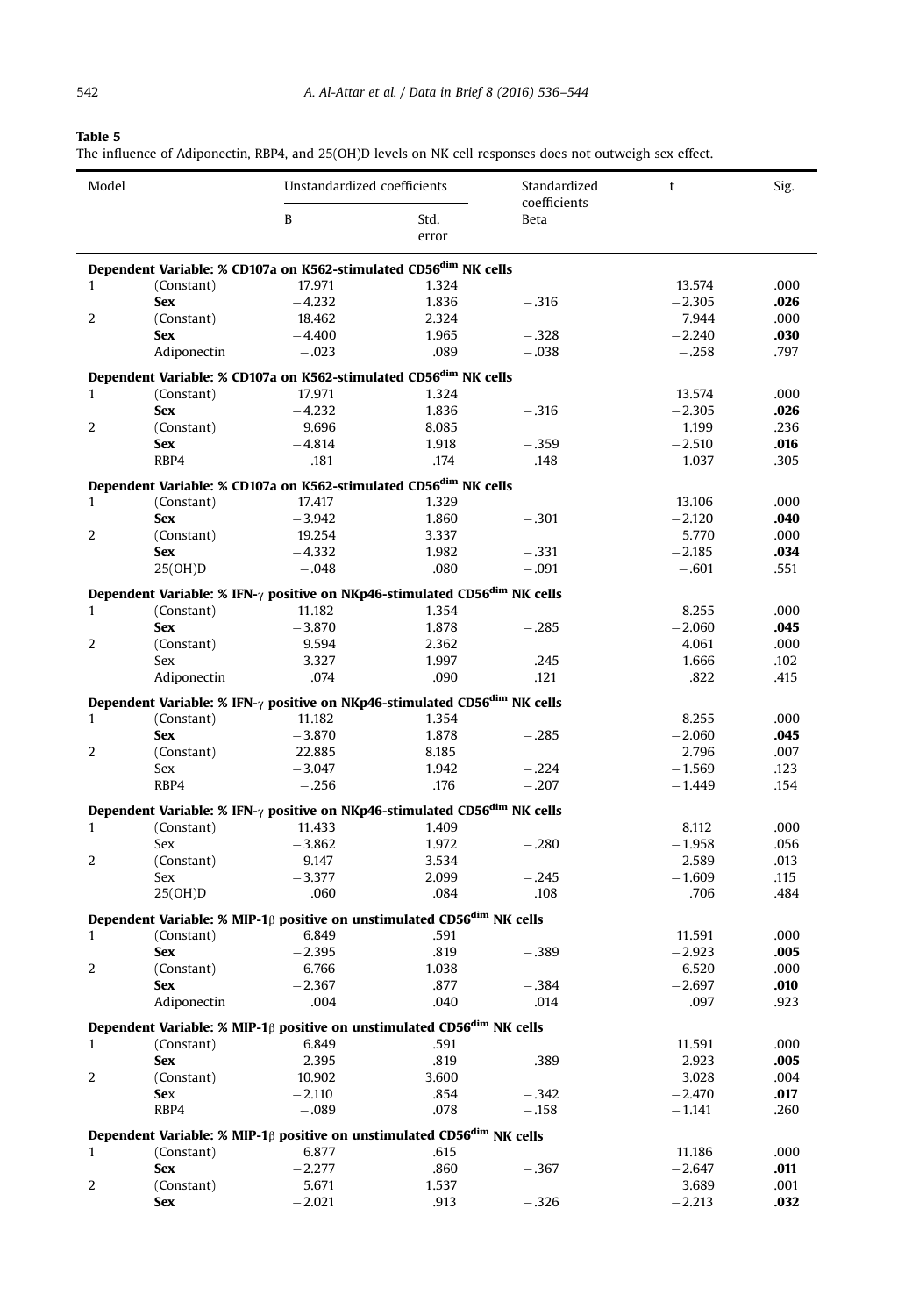Table 5 (continued )

| Model        |                                                                                                                       | Unstandardized coefficients |        | Standardized         | t        | Sig. |
|--------------|-----------------------------------------------------------------------------------------------------------------------|-----------------------------|--------|----------------------|----------|------|
|              |                                                                                                                       | B                           | Std.   | coefficients<br>Beta |          |      |
|              |                                                                                                                       |                             | error  |                      |          |      |
|              |                                                                                                                       |                             |        |                      |          |      |
|              | 25(OH)D                                                                                                               | .031                        | .037   | .126                 | .857     | .396 |
|              | Dependent Variable: % MIP-1 <sup><math>\beta</math></sup> positive on K562-stimulated CD56 <sup>dim</sup> NK cells    |                             |        |                      |          |      |
| $\mathbf{1}$ | (Constant)                                                                                                            | 35.617                      | 2.380  |                      | 14.965   | .000 |
|              | <b>Sex</b>                                                                                                            | $-7.917$                    | 3.300  | $-.327$              | $-2.399$ | .020 |
| 2            | (Constant)                                                                                                            | 32.893                      | 4.152  |                      | 7.922    | .000 |
|              | Sex                                                                                                                   | $-6.985$                    | 3.510  | $-.289$              | $-1.990$ | .052 |
|              | Adiponectin                                                                                                           | .127                        | .158   | .116                 | .802     | .427 |
|              | Dependent Variable: $\%$ MIP-1 $\upbeta$ positive on K562-stimulated CD56 <sup>dim</sup> NK cells                     |                             |        |                      |          |      |
| $\mathbf{1}$ | (Constant)                                                                                                            | 35.617                      | 2.380  |                      | 14.965   | .000 |
|              | <b>Sex</b>                                                                                                            | $-7.917$                    | 3.300  | $-.327$              | $-2.399$ | .020 |
| 2            | (Constant)                                                                                                            | 30.912                      | 14.684 |                      | 2.105    | .041 |
|              | <b>Sex</b>                                                                                                            | $-8.247$                    | 3.484  | $-.341$              | $-2.367$ | .022 |
|              | RBP4                                                                                                                  | .103                        | .316   | .047                 | .325     | .747 |
|              | Dependent Variable: % MIP-1 $\beta$ positive on K562-stimulated CD56 <sup>dim</sup> NK cells                          |                             |        |                      |          |      |
| $\mathbf{1}$ | (Constant)                                                                                                            | 34.600                      | 2.336  |                      | 14.812   | .000 |
|              | <b>Sex</b>                                                                                                            | $-7.871$                    | 3.269  | $-.338$              | $-2.408$ | .020 |
| 2            | (Constant)                                                                                                            | 31.242                      | 5.863  |                      | 5.328    | .000 |
|              | <b>Sex</b>                                                                                                            | $-7.158$                    | 3.483  | $-.307$              | $-2.055$ | .046 |
|              | 25(OH)D                                                                                                               | .088                        | .140   | .093                 | .625     | .535 |
|              | Dependent Variable: % MIP-1 <sup><math>\beta</math></sup> positive on NKp46-stimulated CD56 <sup>dim</sup> NK cells   |                             |        |                      |          |      |
| $\mathbf{1}$ | (Constant)                                                                                                            | 54.117                      | 4.426  |                      | 12,226   | .000 |
|              | <b>Sex</b>                                                                                                            | $-13.494$                   | 6.138  | $-.302$              | $-2.198$ | .033 |
| 2            | (Constant)                                                                                                            | 46.187                      | 7.645  |                      | 6.041    | .000 |
|              | Sex                                                                                                                   | $-10.781$                   | 6.464  | $-.242$              | $-1.668$ | .102 |
|              | Adiponectin                                                                                                           | .369                        | .291   | .184                 | 1.268    | .211 |
|              | Dependent Variable: % MIP-1β positive on NKp46-stimulated CD56 <sup>dim</sup> NK cells                                |                             |        |                      |          |      |
| $\mathbf{1}$ | (Constant)                                                                                                            | 54.117                      | 4.426  |                      | 12.226   | .000 |
|              | <b>Sex</b>                                                                                                            | $-13.494$                   | 6.138  | $-.302$              | $-2.198$ | .033 |
| 2            | (Constant)                                                                                                            | 105.250                     | 26.274 |                      | 4.006    | .000 |
|              | Sex                                                                                                                   | $-9.899$                    | 6.233  | $-.222$              | $-1.588$ | .119 |
|              | RBP4                                                                                                                  | $-1,117$                    | .566   | $-.276$              | $-1.973$ | .054 |
|              | Dependent Variable: % MIP-1 <sup><math>\upbeta</math></sup> positive on NKp46-stimulated CD56 <sup>dim</sup> NK cells |                             |        |                      |          |      |
| $\mathbf{1}$ | (Constant)                                                                                                            | 52.922                      | 4.529  |                      | 11.686   | .000 |
|              | Sex                                                                                                                   | $-11.005$                   | 6.337  | $-.251$              | $-1,737$ | .089 |
| 2            | (Constant)                                                                                                            | 48.312                      | 11.393 |                      | 4.241    | .000 |
|              | Sex                                                                                                                   | $-10.027$                   | 6.768  | $-.228$              | $-1.482$ | .146 |
|              | 25(OH)D                                                                                                               | .120                        | .272   | .068                 | .442     | .661 |
|              | Dependent Variable: % MIP-1 <sup><math>\beta</math></sup> positive on IL-15-stimulated CD56 <sup>dim</sup> NK cells   |                             |        |                      |          |      |
| $\mathbf{1}$ | (Constant)                                                                                                            | 63.646                      | 3.149  |                      | 20.213   | .000 |
|              | <b>Sex</b>                                                                                                            | $-10.688$                   | 4.367  | $-.333$              | $-2.448$ | .018 |
| 2            | (Constant)                                                                                                            | 62.546                      | 5.528  |                      | 11.315   | .000 |
|              | <b>Sex</b>                                                                                                            | $-10.312$                   | 4.673  | $-.321$              | $-2.207$ | .032 |
|              | Adiponectin                                                                                                           | .051                        | .211   | .035                 | .243     | .809 |
|              | Dependent Variable: % MIP-1 <sup>β</sup> positive on IL-15-stimulated CD56 <sup>dim</sup> NK cells                    |                             |        |                      |          |      |
| $\mathbf{1}$ | (Constant)                                                                                                            | 63.646                      | 3.149  |                      | 20.213   | .000 |
|              | Sex                                                                                                                   | $-10.688$                   | 4.367  | $-.333$              | $-2.448$ | .018 |
| 2            | (Constant)                                                                                                            | 58.325                      | 19.434 |                      | 3.001    | .004 |
|              | Sex                                                                                                                   | $-11.062$                   | 4.611  | $-.345$              | $-2.399$ | .020 |
|              | RBP4                                                                                                                  | .116                        | .419   | .040                 | .278     | .783 |
|              | Dependent Variable: % MIP-1 <sup><math>\beta</math></sup> positive on IL-15-stimulated CD56 <sup>dim</sup> NK cells   |                             |        |                      |          |      |
| 1            | (Constant)                                                                                                            | 63.191                      | 3.173  |                      | 19.917   | .000 |
|              | Sex                                                                                                                   | $-8.766$                    | 4.440  | $-.282$              | $-1.974$ | .054 |
| 2            | (Constant)                                                                                                            | 62.584                      | 7.998  |                      | 7.825    | .000 |